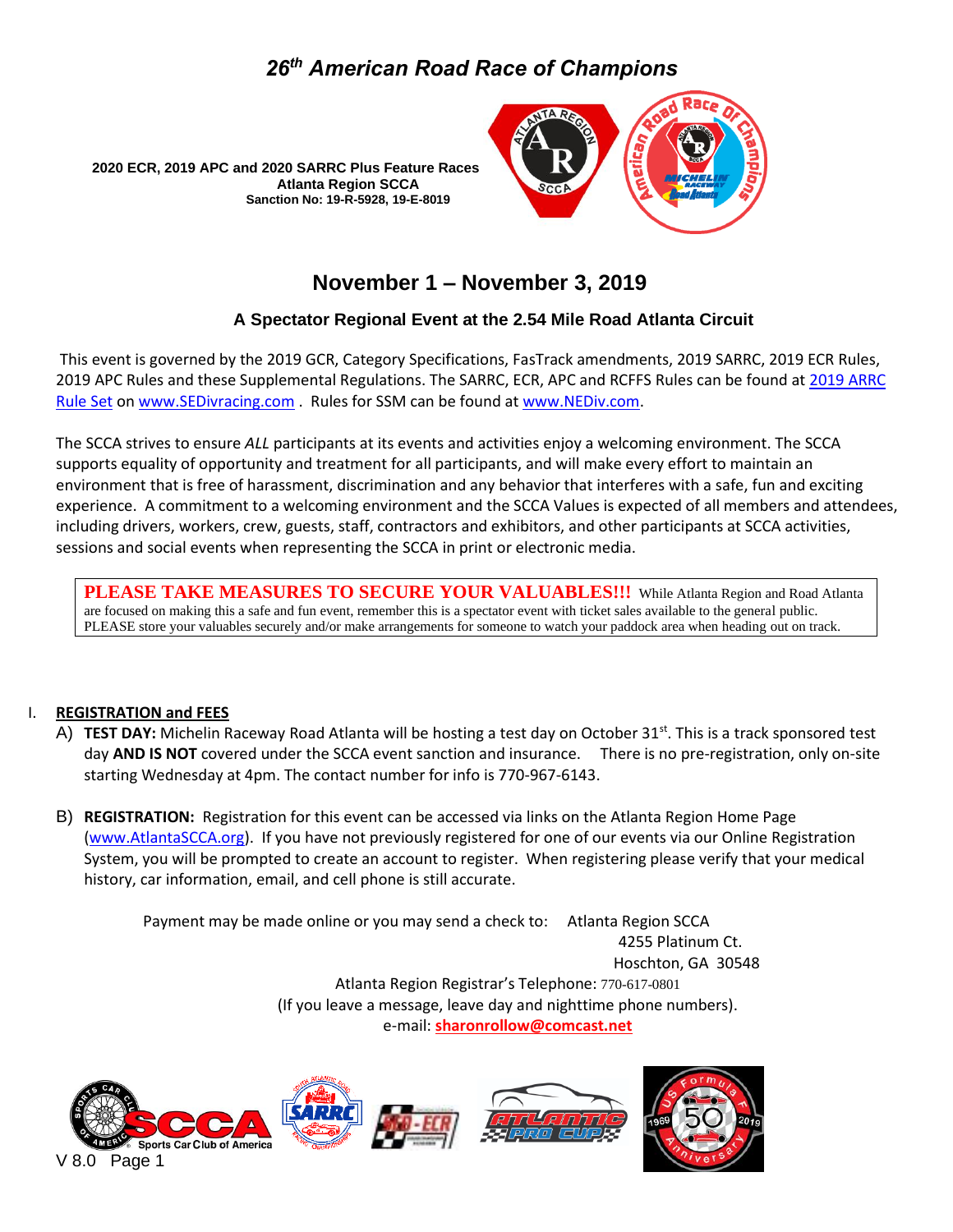

## **November 1 – November 3, 2019**

- C) **LATE FEE POLICY:** Deadline for online entry for this event is Noon, October 28, 2019. Payment information MUST be received before an entry is considered official. Any entries (including driver changes) received after that date may be subject to a \$25 late fee.
- D) **REFUND POLICY:** Full refunds will be given for no-shows, so there is NO penalty for registering as early as possible. If you sign in at registration and elect not to go on track for the SCCA event, please notify the Registrar via e-mail, text, or phone at your earliest opportunity (before leaving the track, if possible).
- E) **ENTRY FEES:** Make checks payable to "SCCA Atlanta". Checks will not be deposited until after the event. Credit Cards will be charged at time of check in at Registration, so there is no reason not to register early. A \$35.00 charge will be assessed for each returned check. Primary driver is responsible for all fees for his or her entry.

Add \$30 Compliance Fee for SRF, SRF3, FE and FE2. ARRC Championship Races: \$375 ARRC 2nd class/same driver/same car: \$250 each. ARRC 2nd class/same driver/different car: \$300 each. FF/CF Feature Races : \$300 "Luck of the Draw" race : \$250 ECR: \$375 / also running ARRC races: \$100 Discount APC : \$300 / also running ARRC races: \$75 Discount Both APC = \$500 also running ARRC races: \$75 Discount

F) **PASSES:** The entry fee entitles each entry to five (5) passes to include all drivers, entrant, and crew members as applicable. Only SCCA members will be issued crew credentials (weekend members are eligible). Non-members will receive visitor/guest passes and may not enter hazardous (hot) areas. Members and non-members must wear their credentials/passes visible at all times. Credentials are valid only for the person to whom they are issued. Credential fraud of any kind will result in a penalty to anyone involved.

> **Minors:** At Michelin Raceway Road Atlanta, Children 12 and under accompanied by an event participant will be admitted free. Any minor over the age of 12 will be counted as one of the five passes allowed per entry.

**Waivers**: Any participant or guest of a participant entering the property without buying a ticket must sign a waiver at registration.

**Additional Passes:** This is a spectator event. Additional over crew passes will be available at Registration for \$20.00 each during Registration hours. In order to minimize confusion and/or hard feelings, **PLEASE** inform all your crew & friends of our Registration hours.

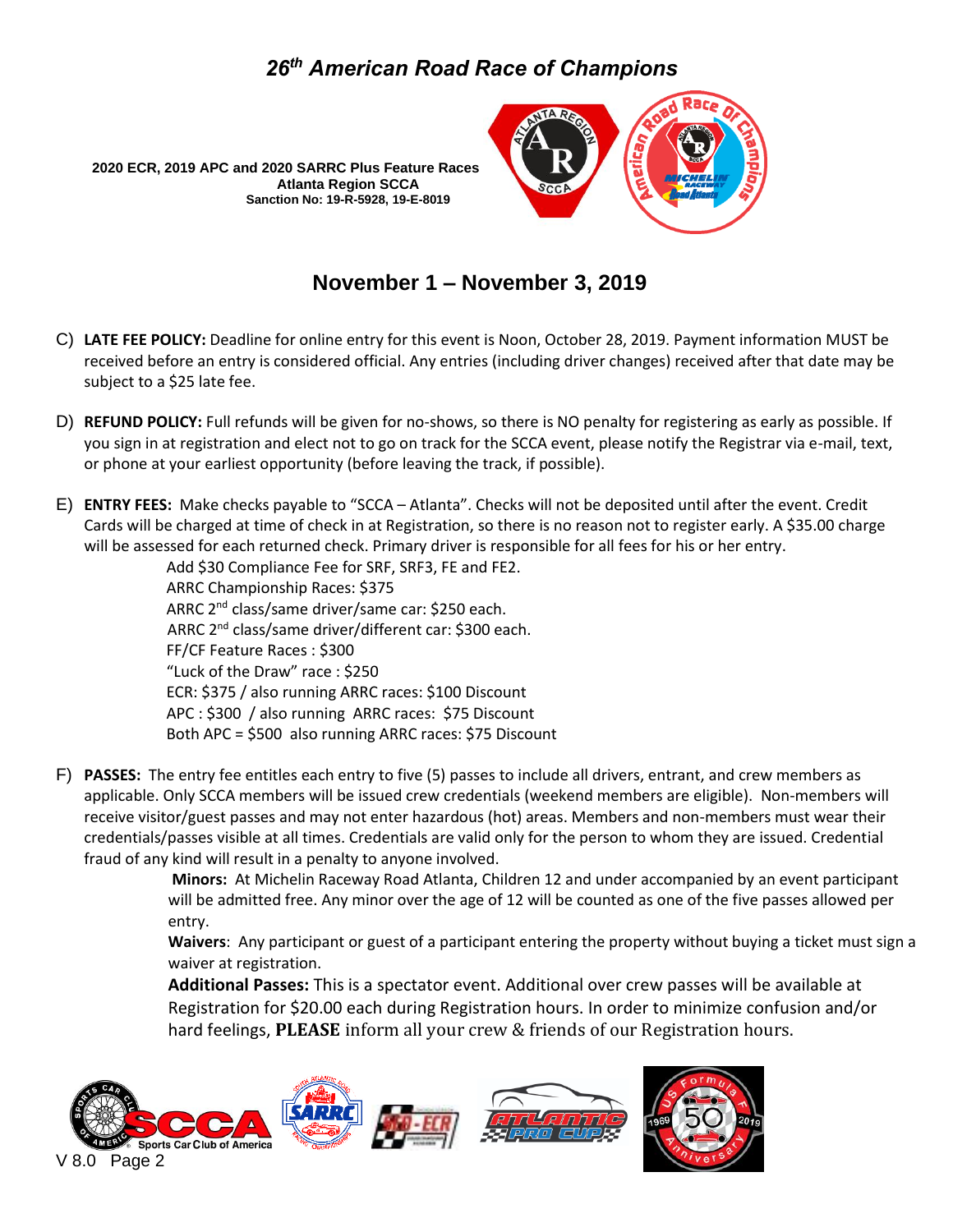



**November 1 – November 3, 2019**

Participants, along with occupants in the vehicle, who arrive with **'race cars in tow'** after registration is closed will be able to enter the facility by signing a waiver at the gate. All occupants of the vehicle must go to SCCA registration when it opens in order to receive credentials and be registered for the weekend

SCCA members, retired military (including family), and active military (including family) will be admitted free of charge with appropriate identification. Valid Identification may be presented at the Michelin Raceway Road Atlanta gate or at SCCA Registration during SCCA registration hours.

Spectator tickets can be purchased from Michelin Raceway Road Atlanta for \$30.00 each for the 3-day event, \$25 for Sat/Sun, \$20 for either Saturday or Sunday, or \$15.00 for a Fridayonly ticket. The prices for participating car club members, or those with a valid student ID are \$25, \$20, \$15, and \$10 respectively.

G) **Event T-shirts:** Special event T-shirts will be given to all registered workers and drivers. Additional shirts will be available to order during the on-line registration process for a \$15 donation to the *Atlanta Region SCCA Workers Fund*. **Please be sure to specify your T-shirt size during on-line registration.** A limited number of shirts and size selection will be available at the track for late entrants and workers. Some extra shirts may be available at the track for a \$15 donation to the *Atlanta Region SCCA Workers Fund.*

H) **Special Feature Races:** During the 26<sup>th</sup> running of the American Road Race of Champions, we will have several feature races.

- 1. **ENDURO Championship Racing (ECR):** A 90 minute ECR will be held on Sunday afternoon. If a car is entered in both the APC race and the ECR, only the driver(s) entered in the APC race may start the race in the car. The ECR is governed by the SE Division ECR rules. All cars (ECR and APC) will be required to make a 2 minute APC legal pit stop within the first 45 min of the race. ECR competitors will also need to make one (1) additional 5 min ECR legal pits stop. See ECR and APC Notes below for Pit Lane speed and travel time.
- 2. **Formula F -** All Formula F cars are eligible; Ford or Honda powered, slick or treaded tires. This is a celebration of 50 years of Formula F.

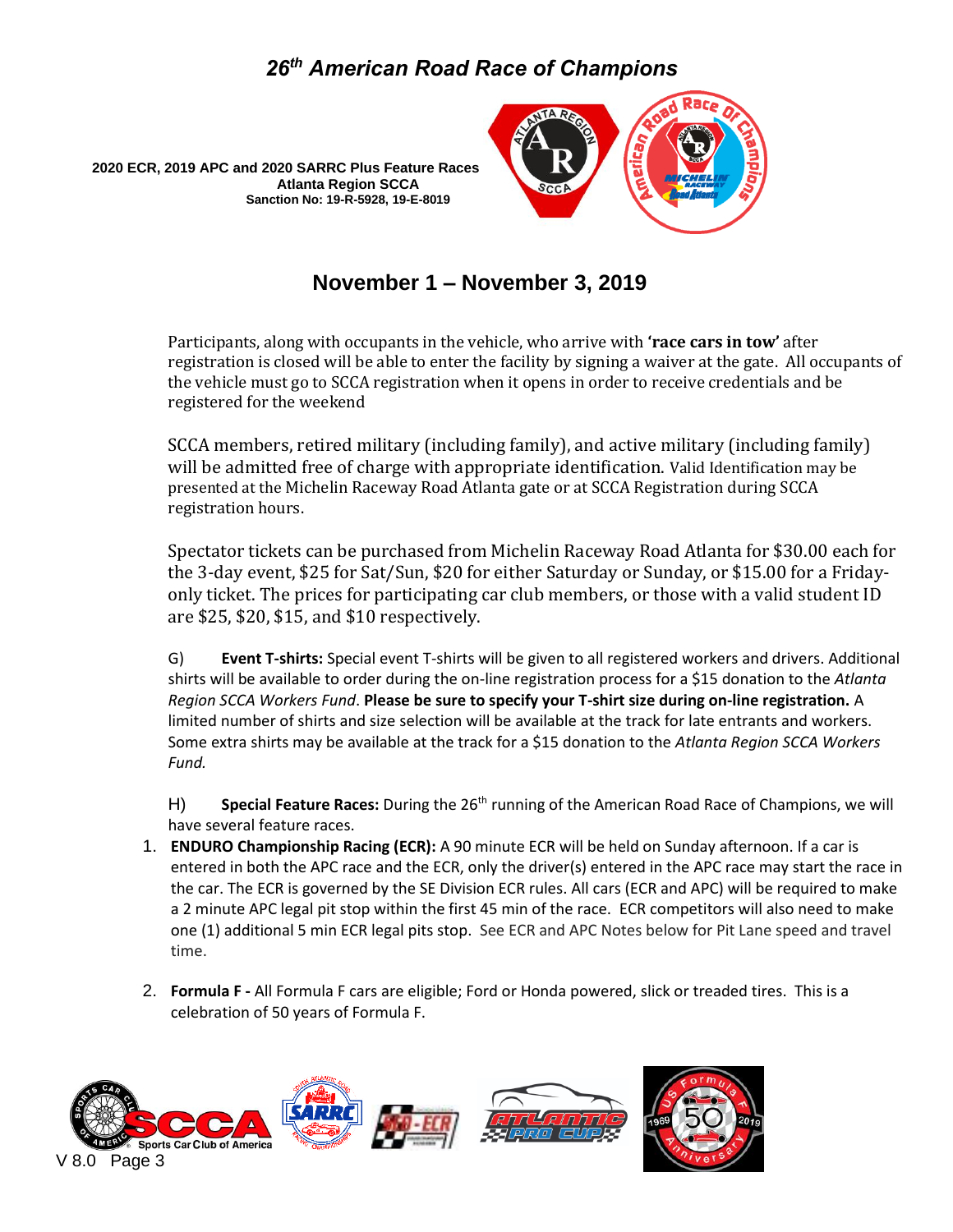



#### **November 1 – November 3, 2019**

3. Formula C – One feature with FF and one alone.

#### 4. **Atlantic Pro Cup**

5. **"Luck of the Draw" Pursuit Race:** A special feature race for cars in Run Groups 1, 3, 5, and 6 is scheduled for Sunday morning November 3. This will be a race for cash prizes. There will be a "special twist" to make it very interesting racing. The objective is to provide a fun race in a different format with a monetary payout to competing drivers. This will be a Pro race where \$75 of the entry fee will be allocated for driver payout.

#### *The field will be limited to 50 cars, first come first serve.*

**Pursuit Race Format:** The *Luck of the Draw* race will be run as a Pursuit Race. This basically means the following format.

- 1. Starting positions based on fastest times from prior day's races.
- 2. Slowest cars start first with gaps determined by delta of fastest times multiplied by the number of laps in the race. (eg: 2 second difference in lap time X 10 laps next car starts 20 seconds later and so on)
- 3. Start from grid one car at a time with calculated gaps.
- 4. Winner is first car to complete 10 laps and so on.

**Entry Deadline:** In order to set the grid, *Luck of the Draw* participants must register by 12:00 pm (Noon) Saturday November 2.

**Car Eligibility:** This event is open to *all closed wheeled vehicles in Run Groups 1, 3, 5, and 6* conforming to the current GCR for regional racing, SEDIV regional racing, and/or Atlanta Region regional racing rules. Rules can be found at [2019](http://www.sedivracing.com/) [ARRC](https://drive.google.com/drive/folders/1fxZyDYEclfScMH5eLh4gh0s7-WmB6uFq) Rule Set on [www.SEDivracing.com.](http://www.sedivracing.com/) *In order to be eligible for payout the car also must have entered and ran in prior days events or registered and run in the ECR/APCS qualifying session Sunday morning.*

**Grid:** This will be a Pursuit Race where cars will start in single file from the grid ordered inversely by fastest lap times from prior days races. If the car has not run in earlier races, and registered to run in the ECR times lap times will be determined by the Sunday morning ECR/CCPS qualifying session. Start positions will be assigned in reverse order to lap times. (i.e. the fastest cars will be at the back of the grid and slowest at the front of the line).

**Start:** The starter will be at the track entrance from the grid. Cars should proceed slowly to the start line and start only when given the green flag by the starter. Gaps between cars will be determined by the

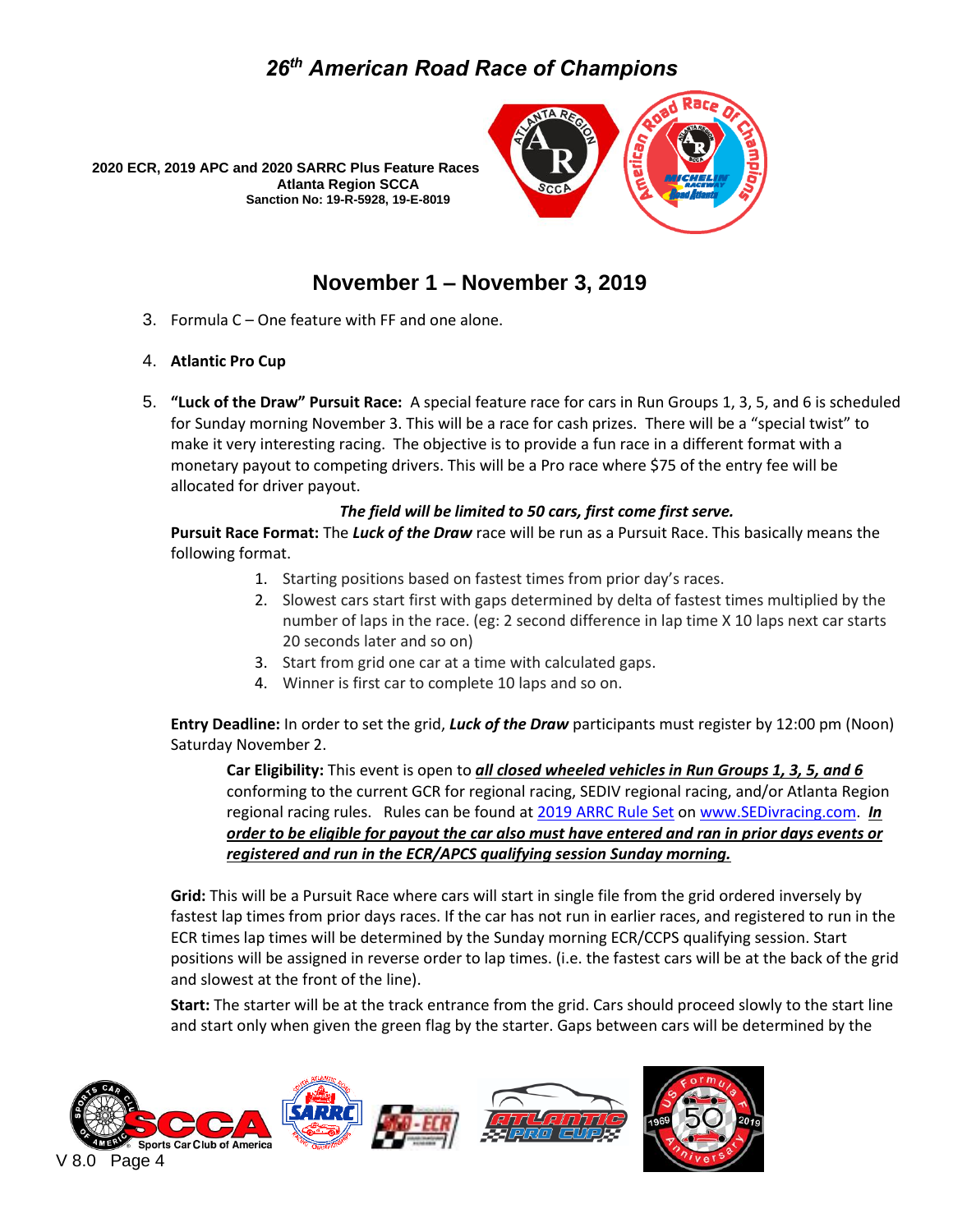



#### **November 1 – November 3, 2019**

difference in fastest lap times multiplied by the number of laps in the race (.5 second difference times 10 laps equal 5 second gap). Any car observed jumping the start may receive a black flag and a drive through penalty. In the case where lap times are equal or less than .1 seconds, starting position will be determined by track records with the faster class going behind the slower class. All groups will start from the grid on the Club side of the track.

**Race Length:** The race will be 10 laps or 20 minutes in length, whichever comes first.

**Winners:** Winner is the first car to complete 10 laps or 20 minutes.

**Impound:** All cars will report to Impound at Tech on the Club side of the track for Tech Inspection and the prize drawing.

**Payout:** Everyone gets one ticket for the prize drawing by entering and turning a wheel in the race. We will draw tickets for payout, with money going to 5 drivers 45%, 25%, 15%, 10%, 5%. Top finishers get extra chance at the drawing in the following allocation:

1<sup>st</sup> place 5 extra tickets 2<sup>nd</sup> place 4 extra tickets 3<sup>rd</sup> place 3 extra tickets 4<sup>th</sup> place 2 extra tickets 5<sup>th</sup> place 1 extra ticket Last place finisher will also get 1 extra ticket **NOTE: Additional Details and Rules for the Luck of the Draw will be available at the Track**

I) **Track Tours:** Will be scheduled during lunch on Friday and Saturday as time and conditions permit. Copies of the Track Tour procedures will be available in the Media Center, at Tech and/or at Registration. All participants must sign waivers and a \$20 per car donation to the *Atlanta Region SCCA Workers Fund* will be collected. Exact change is appreciated. Event volunteers may participate in the track tours at no charge.

J) **Car Numbers:** Will be finalized by the Registrar upon receipt of a properly submitted entry, with fee attached. Due to the nature of the groupings and "national" aspect of this event, no permanent numbers can be honored.If your first choice is no longer available on the drop-down list when you register, please choose another number. If you need further assistance, please contact the Registrar (see contact info above) to attempt to work things out.

K) **EXPRESS TECH:** Express Tech will also be available in the express line for those card holders that have a valid Annual Tech, 2019 Helmet sticker and no notations in their logbook. **You must meet all three of these criteria to be eligible Express Tech.** If eligible, you will only need to bring your logbook and helmet to Express Tech located

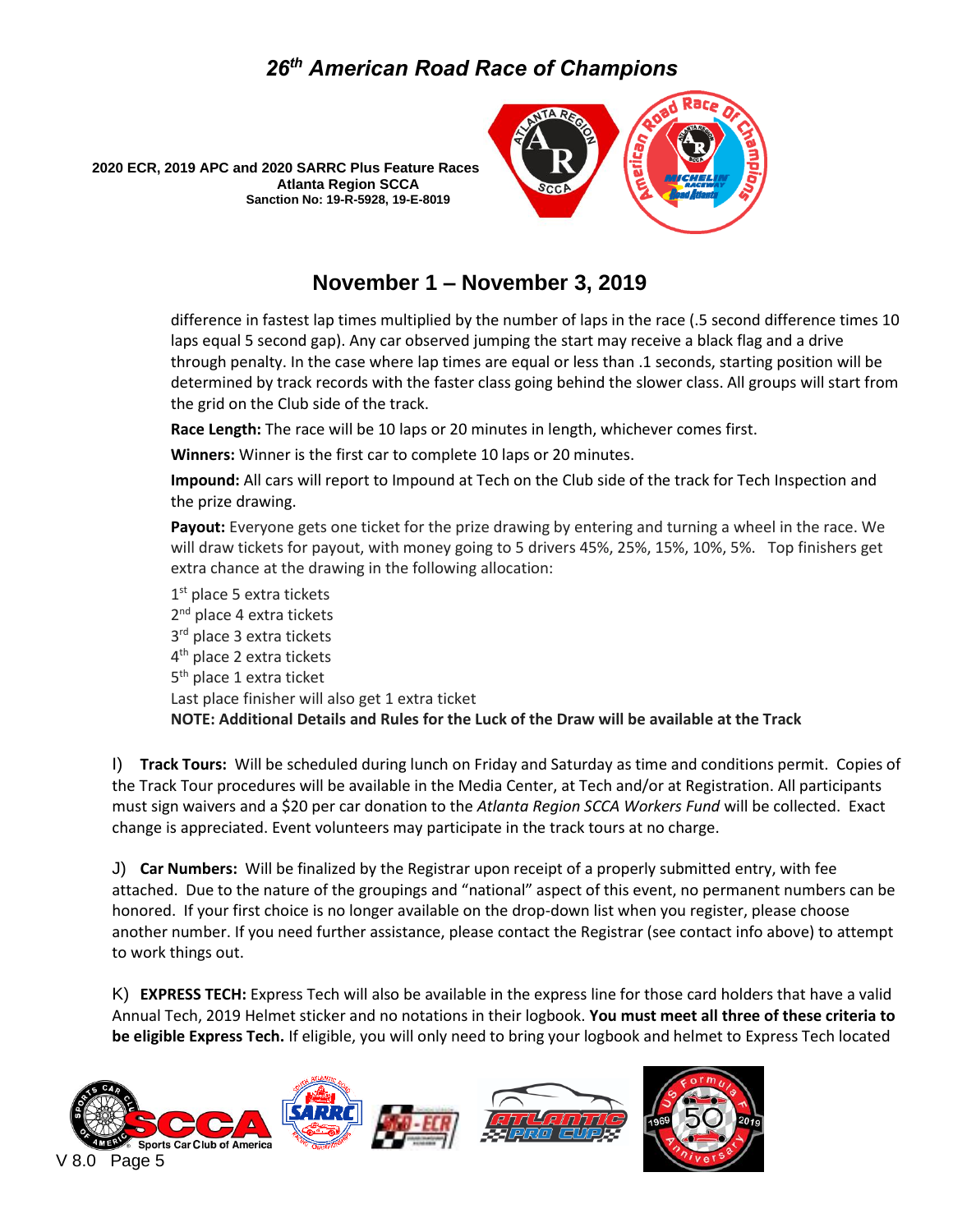



### **November 1 – November 3, 2019**

next to Registration. If you do not meet one or more of these criteria, you will need to visit Tech located in the Club Paddock. It is the driver's responsibility to ensure that his gear is in compliance with the GCR.

L) **SCALES:** Availability of scales and times will be posted at Tech.

M) **Driver Elegibility :** Each driver must be a current SCCA member. Each driver must hold a current SCCA Competition License per the GCR or a current license from an organization recognized by SCCA (see GCR appendix C.2.8.B and C.2.1 for the complete list). Prior approval from the Chief Steward is required for Novice permit holders. Please contact Chief Steward Rick Mitchell at rick mitchell@windstream.net or 678-773-9487 for Novice permit approval. **Note:** There is no longer any restriction against Runoffs drivers competing in the same class at the ARRC.

N) **REQUIRED DECALS AND PATCHES:** SARRC, ECR, and APC rules require that the appropriate series' decals, stickers and/or patches be properly displayed on all cars and driver suits in these events. In addition, any Group or Event designation sticker issued at Registration must be displayed on the car for all sessions. SARRC decals must be displayed on the side of all cars entered in SARRC events. All drivers are required to permanently attach the SARRC patch to their driver's suit either above or below the SCCA patch or directly across from it on their suit front. (Out of division drivers are excluded from required decals and patches).

O) **CAR ELIGIBILITY:** These events are open to all vehicles conforming to the current GCR for regional racing, SEDIV regional racing, and/or Atlanta Region regional racing rules. Rules can be found at [2019](http://www.sedivracing.com/) [ARRC](https://drive.google.com/drive/folders/1fxZyDYEclfScMH5eLh4gh0s7-WmB6uFq) Rule Set. Eligible NASA class rules can be found at [https://nasaproracing.com/rules.](https://nasaproracing.com/rules) 

P) **TIMING & SCORING:** All cars are required to use fully operational MyLaps/AMB TranX260 or X2 transponders, and the driver is responsible for providing correct information to Timing & Scoring. New X2 transponders must be activated before you arrive at the track. Make sure your transponder is on and functioning for ALL SESSIONS.

#### II. **PADDOCK/PARKING INFORMATION**

A) We will be using the Club Paddock located outside of the front straightaway. We ask that you work with us to accommodate the majority of your wishes regarding paddock parking. To that end, paddock parking personnel will assign and direct parking based on the size of your vehicles per instructions from the Paddock Chief using the following guidelines:

1. Single car set-ups will get a spot twenty (20) feet wide that is long enough to accommodate the tow vehicle and trailer if possible. All awnings and support equipment must fit within those confines. This allows the maximum amount of parking in desired areas.

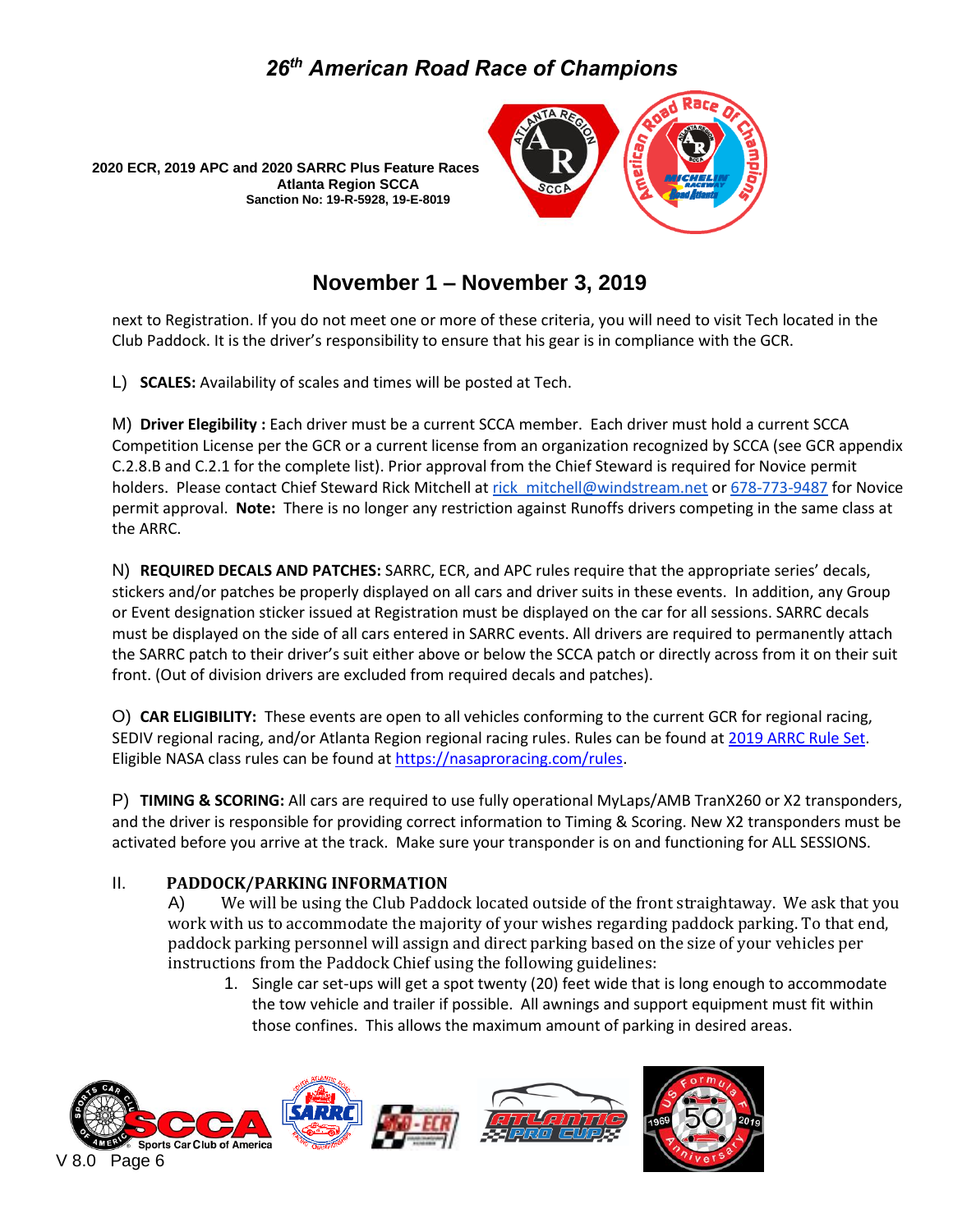



#### **November 1 – November 3, 2019**

- 2. Multiple car teams and/or participants providing services to the Atlanta Region will be located to maximize their efficiency.
- 3. Since paddock spots with power are very limited, the first priority is to provide electrical hook-ups to the maximum number of competitors.
- 4. We request that open trailers not actively involved in support of a race vehicle be removed from the main paddock areas.
- 5. Spectator and crew parking is limited in the paddock areas. Ride sharing and race team cooperation are appreciated. Personal vehicles not involved in rig loading or trailer activities must remain outside of the paddock until Load In is complete.
- 6. If you have special requests, please let the Paddock Chief know prior to arriving so he can make appropriate arrangements.
- 7. For Safety reasons the county Fire Marshall requires that access lanes be kept open. Vehicles parked in no-paring areas will be towed without warning.
- B) **COURSE:** 2.54 Mile Michelin Raceway Road Atlanta main course.

C) **FLAGS:** Signaling will be done with flags. Station 9, on the back straight, is the Black Flag station. Individual Black Flags and mechanical "Meatball" Flags will be displayed at this station and at Start/Finish. A "T" for transponder and/or "SOUND" board may be shown along with the car number and black flag. When possible, a waiving White Flag will be shown at Start/Finish to indicate the last lap has begun. During qualifying and races the Checkered Flag will be displayed only at Start/Finish.

D) **SOUND CONTROL:** Sound Control per GCR is in effect at this event. All cars will be monitored on driver's left approximately halfway between Turn 8 and Turn 9 and must not exceed 103 db. Readings will be posted at the Tech.

E) **HARDSHIP LAPS:** Hardship laps are possible subject to the schedule and track condition. Hardship laps will be an out of Pits and re-enter the pits at the first opportunity. Hardship laps may be requested from the Stewards of the Course at the black flag station on pit lane.

F) **AWARDS:** ARRC Championship medals and 2020 SARRC points will be awarded for the 20 lap/40 minute ARRC races on Saturday. 2020 ECR points will be awarded per the ECR rules for Sunday's race. Trophies for the first place ECR races. 2019 APC points and prize money will be administered by APC. First place trophies will be awarded for APC races. Unless circumstances prove otherwise, class winners in Saturday's ARRC races will receive victory laps.

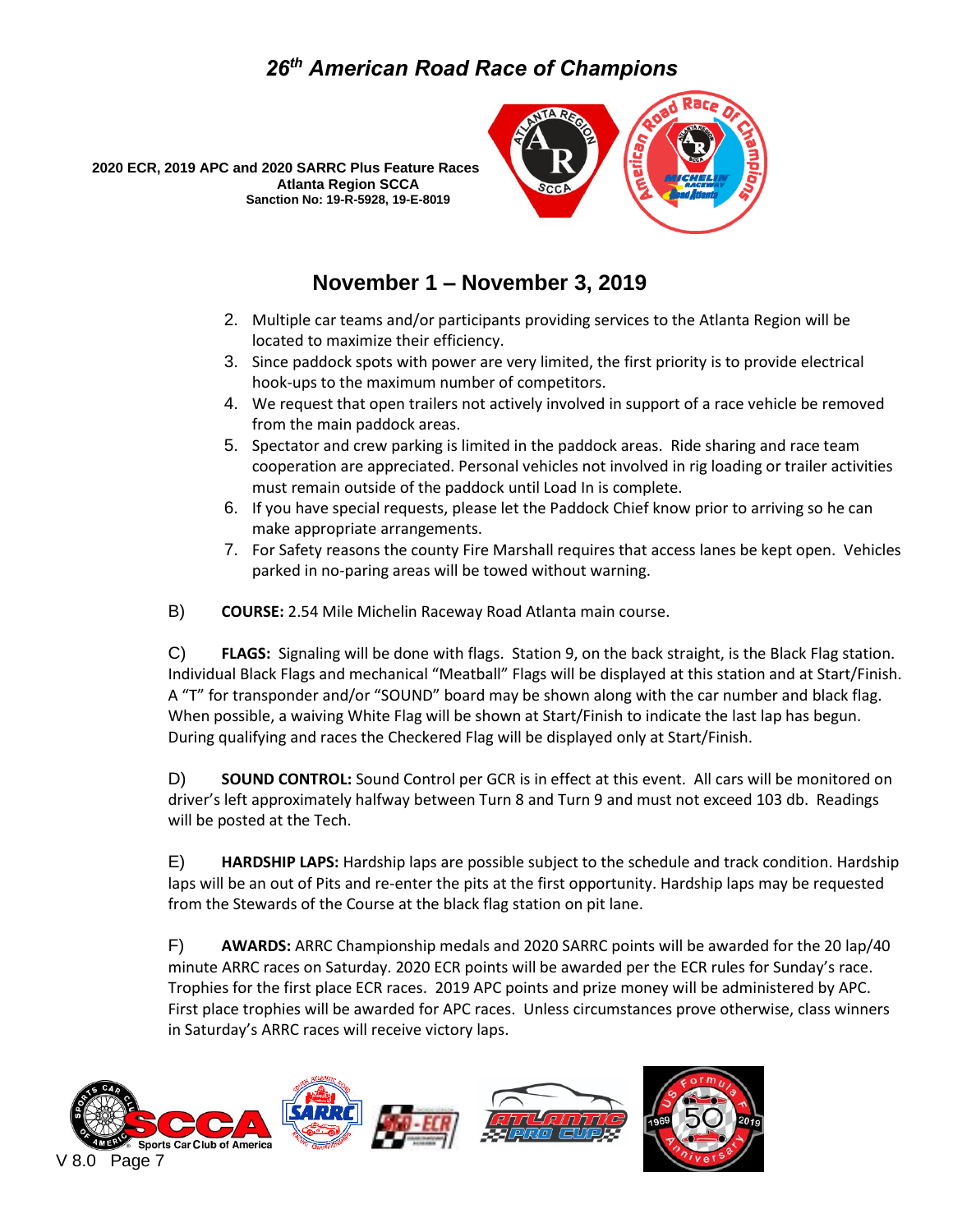



### **November 1 – November 3, 2019**

#### III. **ECR &APC Notes:**

- A) **ECR & APC Combined Format:** ECR entries (Group 9) and APC entries (Group 8) will qualify (see item II. N) and race concurrently. Both groups will be gridded based on fastest qualifying time regardless of series, then take the green flag in that order. After the 45-minute point a black flag and a "APC Only" sign will be shown to the leading APC car at Start/Finish and will remain out for an entire lap. This marks the end of the APC race and those vehicles running only the APC should safely but briskly proceed to Pit Road and, if appropriate, Impound. The ECR cars will continue until the checkered flag is shown at the end of ninety (90) minutes. Any "APC Only" vehicle disregarding the black flag will face disciplinary action and possibly further registration fees.
- B) **Special Note: Mandatory Pit stops for ECR, APC:** Both ECR and APC must make a mandatory 2 minute pit stop during the first 45 minutes of the race. During this pit stop you may change drivers but **refueling is NOT ALLOWED**. **ECR teams must still make their mandatory five (5) minute pit stop in accordance with the ECR rules in addition to the 2 minute stop. The travel time at 40 MPH for the club pit lane is 14 seconds. Add this to your pit stop.**
- C) **Special Note for APC:** Car eligibility will conform to the series current rules as noted in 2019 Atlantic Pro Cup Rules section 3.2. Many teams opt to run one driver per race, however rules allow for a driver swap allowing more drivers to participate and gain valuable seat time. *There is no charge for additional drivers.*

#### **IV. General**

- A) **GRID**: No fueling of cars on the grid. No tractors, electric carts, or any other vehicles used to tow race cars or transport parts or related equipment will be allowed access to the grid. Only the Chief of Grid or the Chief's delegate can grant exceptions.
- B) **Qualifying:** Saturday's race grid will be determined by the fastest lap during the qualifying session. Sunday's grid will be determined by the fastest lap during Saturday's race or qualifying time. Due to the "seamless" nature of the qualifying sessions, cars will be gridded as they arrive for their sessions. The second group (when listed) should stage in the area before the false grid and enter the grid immediately after the preceding group enters the track. If a car's time cannot be resolved due to incorrect entry information, inoperable transponder and/or incorrect/illegible car numbers, that car may not receive a time for that session. It is the driver's responsibility to verify that entry data is accurate and that the correct operating transponder is installed on the race vehicle.
- C) **SPLIT STARTS**: Any race group may be given a split start at the discretion of the Chief Steward.

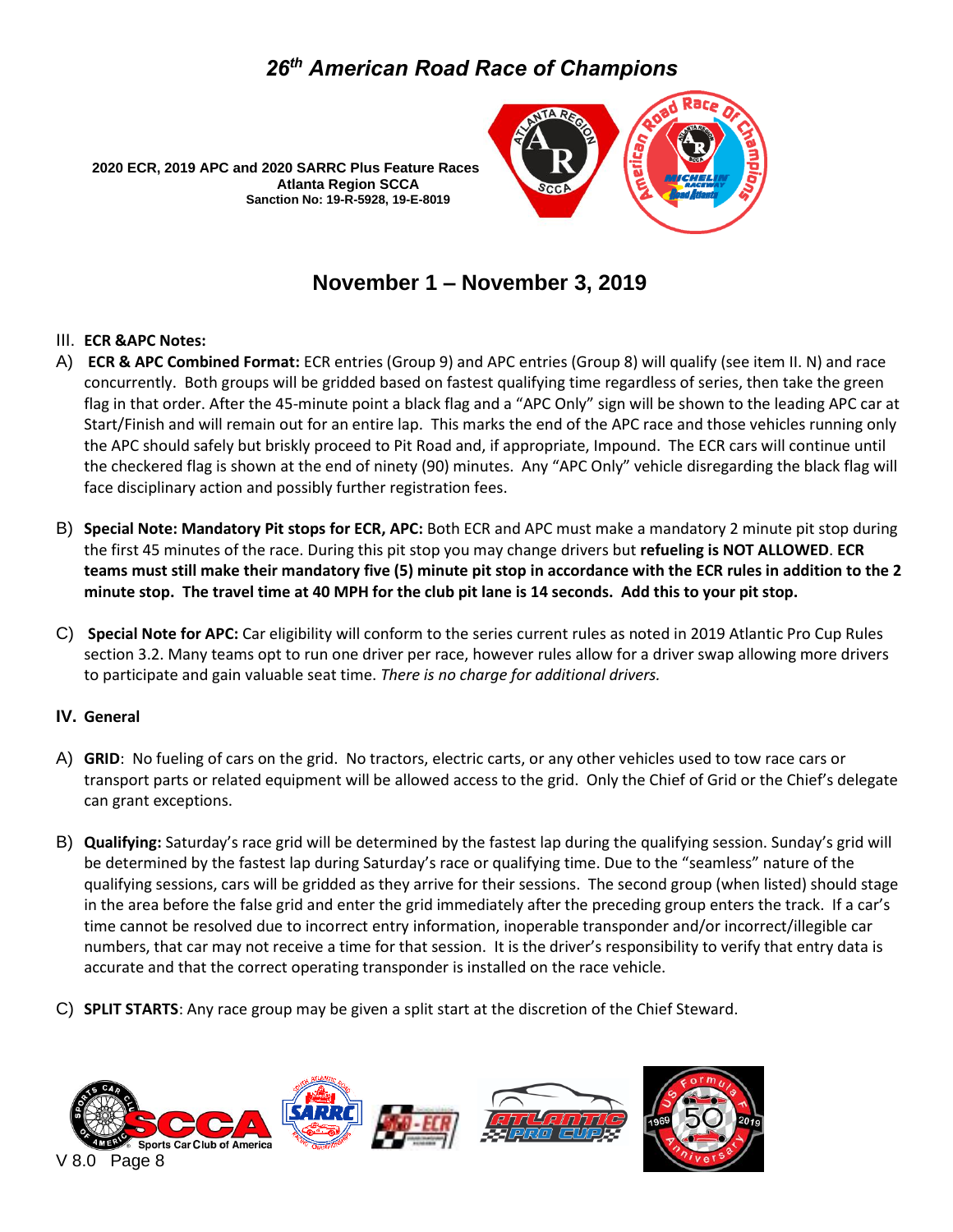



#### **November 1 – November 3, 2019**

- D) **IMPOUND**: At the conclusion of each race the top three finishers in each class must proceed directly to the tech area to be weighed and inspected. **IF IN DOUBT, REPORT TO IMPOUND**. All Improved Touring competitors must present factory shop manuals as part of the impound procedure. For Saturday's races, manifolds, induction systems, and cylinder heads may be removed and examined for porting and polishing. Bore, stroke, and displacement will be calculated and carburetors will be checked for primary/secondary operation. At the discretion of the Chief Steward, additional inspection may be required. The Chief Steward may, at any time during the event, require all or some cars in each class to be impounded for inspection. The competitor shall be physically and financially responsible for performing any required disassembly/reassembly. At least the top three class winning ARRC competitors will be inspected after their races. **Do NOT run your engine in the Tech shed.**
- E) **CONTACT:** GCR Section 6.11.1.E now requires drivers involved in significant body contact to stop for review of the incident by stewards. Drivers shall satisfy this requirement by reporting to the Steward during Impound of their race group.
- F) **RESULTS:** Live timing will be available during the event at SCCA.com. Live timing information is neither official nor protestable. Results can be picked up at Tech. live timing will be available through RaceHero<http://racehero.io/> and Race Monitor [https://www.race-monitor.com/.](https://www.race-monitor.com/)
- G) **START TIMES:** Schedule times are cars on course.
- H) **EVENT SCHEDULE / RUN GROUPS**: Actual session start times may be delayed from the published schedule due to unforeseen circumstances during the event. It is the driver's responsibility to listen to the PA system and pay attention to activity on track. The schedule or run groups may only be changed at the discretion of the Chief Steward, with concurrence by the Event Chair, depending on pre-race entry counts or as needed to accommodate situations during the event.
- I) **PIT LANE:** The entrance to pit lane from the track is **driver's Left just under the Turn 11 bridge**. Drivers are to maintain a safe speed on Pit Lane with **absolutely** no racing.
- J) **FUEL PROVIDER:** Michelin Raceway Road Atlanta has automatic (credit card) pumps for both unleaded (98 octane) and leaded (110 & 112 octane) VP racing gas.
- K) **TIRE VENDORS:** For Goodyear contact SascoSports, at (434)822-7200; For Hoosier; Appalachian Race Tires- (865) 681-6622 office, or at racetire.com. Please reserve tires 3 weeks prior to the event. Do not leave used tire at the track.

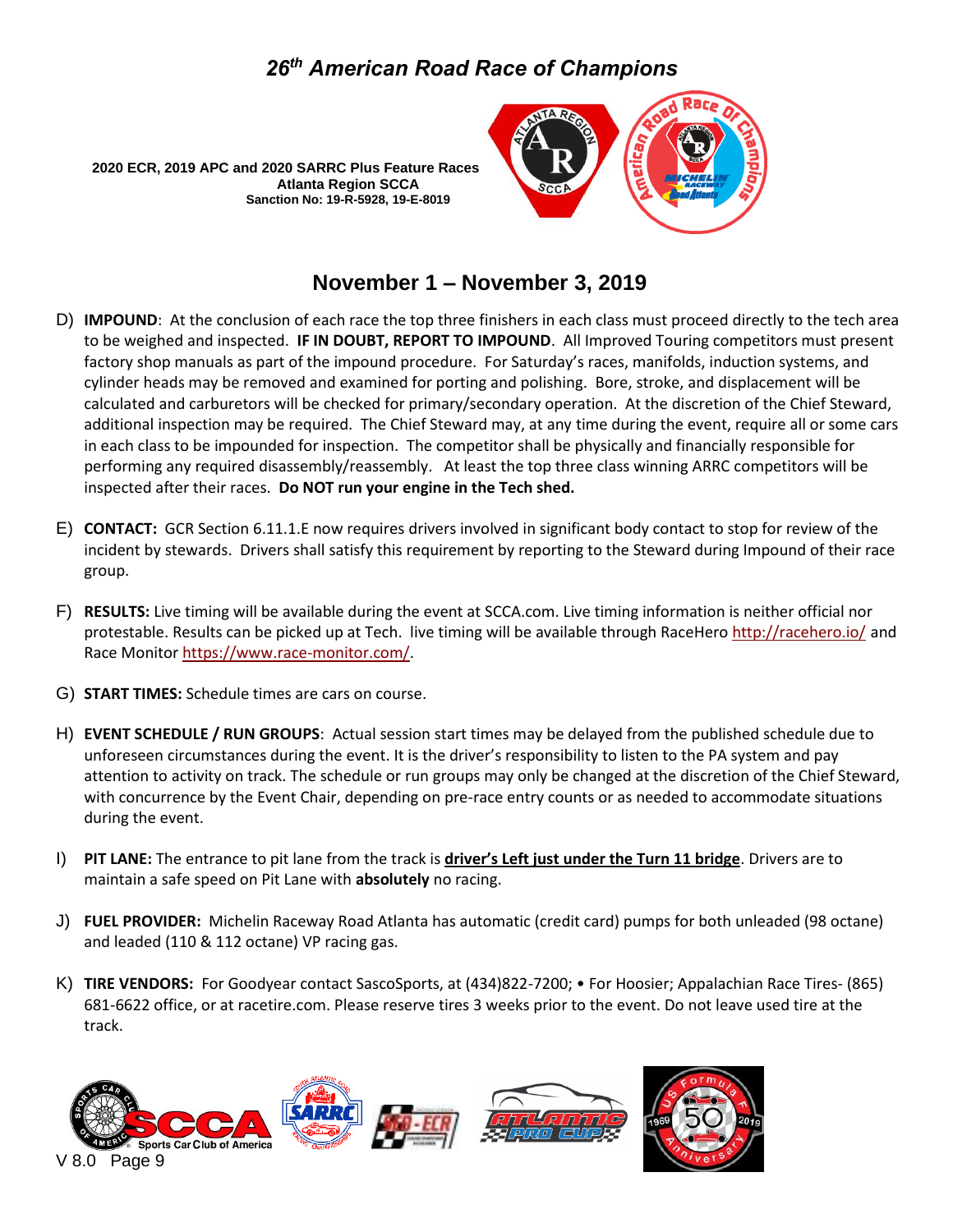

**Atlanta Region SCCA Sanction No: 19-R-5928, 19-E-8019**

### **November 1 – November 3, 2019**

L) **SAFETY EQUIPMENT & RACING PRODUCTS:** Trackside Tim's, a Racequip dealer, at (803)732-0937 or (803)749- 0608.To preorder Transponder Rentals, email Tim@tracksidetim.com.

#### V. **TRACK RULES:**

A) **Pavement and Wastes:** Do not drive stakes into the pavement. Always use wood blocks or metal plates to prevent pavement damage from jacks and jack stands. Do not spill oil, coolant, or fuel onto pavement or ground. Receptacles for waste oil and for coolant are available next to the tech shed. Please make provision for removing from the premises any used tires, fuel, brake fluid, solvents, hazardous waste products, and batteries. If you do have an accidental spill, please call for the Paddock Chief.

B) **Restricted Hours:** Hall County ordinance prohibits running race engines between 8:00 PM and 7:45 AM. It also prohibits running race engines during the hours from 10:00 AM to 12:00 noon on Sundays. Road Atlanta's gates will be locked at 8:00 PM on the last day of the event. Please be off the premises by that time.

C) **Other Restrictions:** Per Road Atlanta policy: There is a strict 5 MPH speed limit on all personal ATVs, bicycles, MoPeds, Scooters or other personal transportation devices at all times. Pets are allowed only in the paddock area and must be leashed at all times when not inside a vehicle. No glass containers are allowed on the property. Skateboards, passenger-carrying wagons and skates are prohibited in the paddock, pit and grid areas. The operation of any vehicle (including bicycles) by persons not holding a valid State Operator's Permit is prohibited. Road Atlanta policies that may not be known at the time of writing of these Supplementary Regulations will supersede any rules stated here.

**D) Participant, Crew, Guest Conduct and Intoxicants: Any participant using intoxicants before their race group or assigned duties are over each day is subject to disqualification from the event and ejection from the property. Use of illegal drugs is specifically prohibited at all times during the event. Anyone using illegal drugs is subject to disqualification and ejection from the property. Drivers are responsible for their crew. Workers are responsible for their guests. Impound and Registration are race activities. Smoking is prohibited indoors as well as in Tech, Grid, Pit Lane and within 20 feet of the Media Center/Tower and Registration.**

#### **OFFICIALS:**

Chief Steward: Rick Mitchell Chief Registration: Sharon Rollow A.C.S.-Safety: Bob Ricker Chief Grid/Pit: Kory Chandler